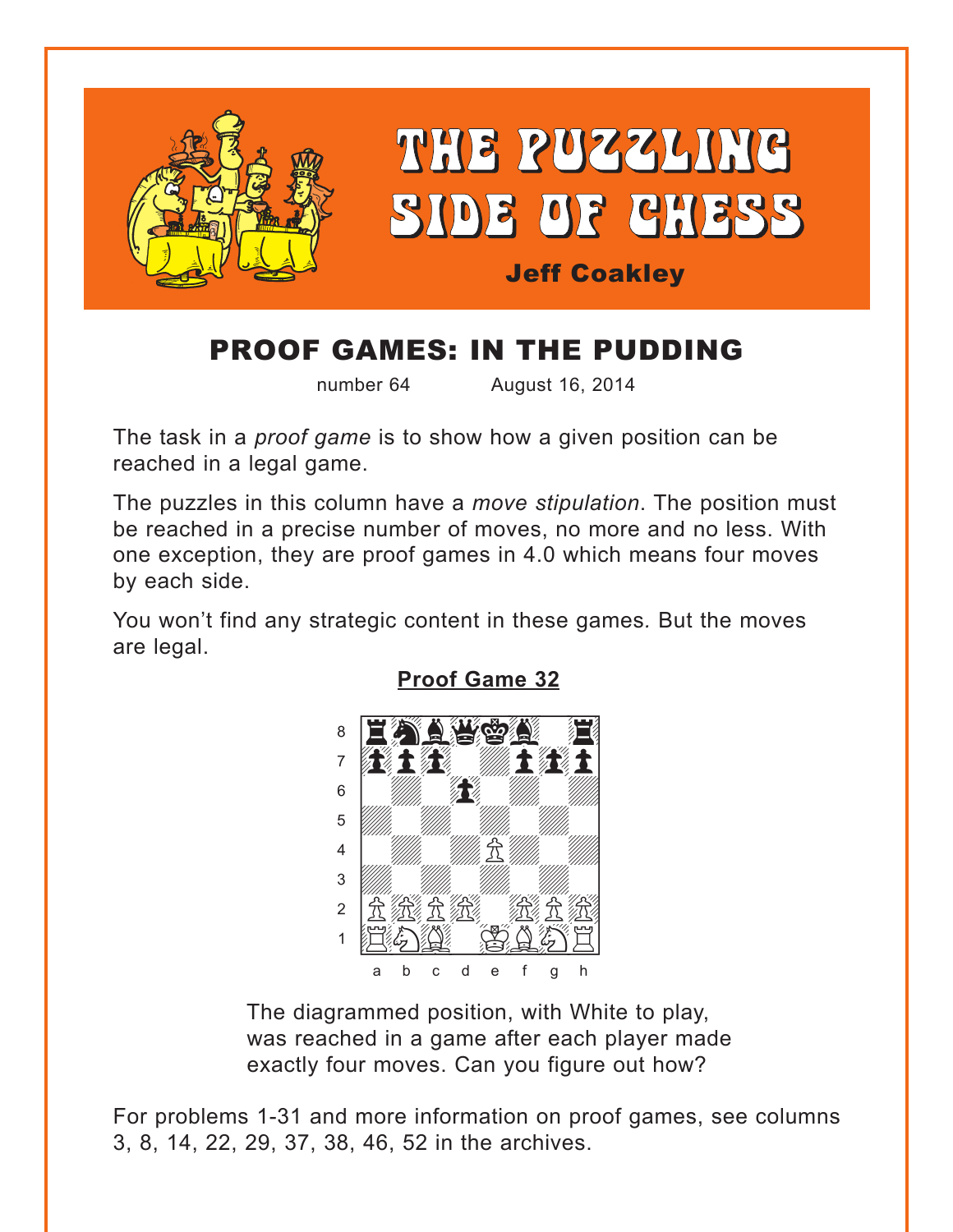<span id="page-1-0"></span>As usual, the puzzles get a little tougher as the column goes on. This one might take a bit more thought.



**[Proof Game 33](#page-4-0)**

This position was reached after Black's fourth turn. What were the moves?



*The Puzzling Side of Pudding*

They say, "The proof is in the pudding." Taken literally, this old proverb doesn't make much sense.

But the meaning is clear if we consider its original version: "The proof of the pudding is in the eating." In other words, the quality of food is proven by its taste. Or more generally, *the true test of something is to try it*.

A dangerous policy if carried too far!?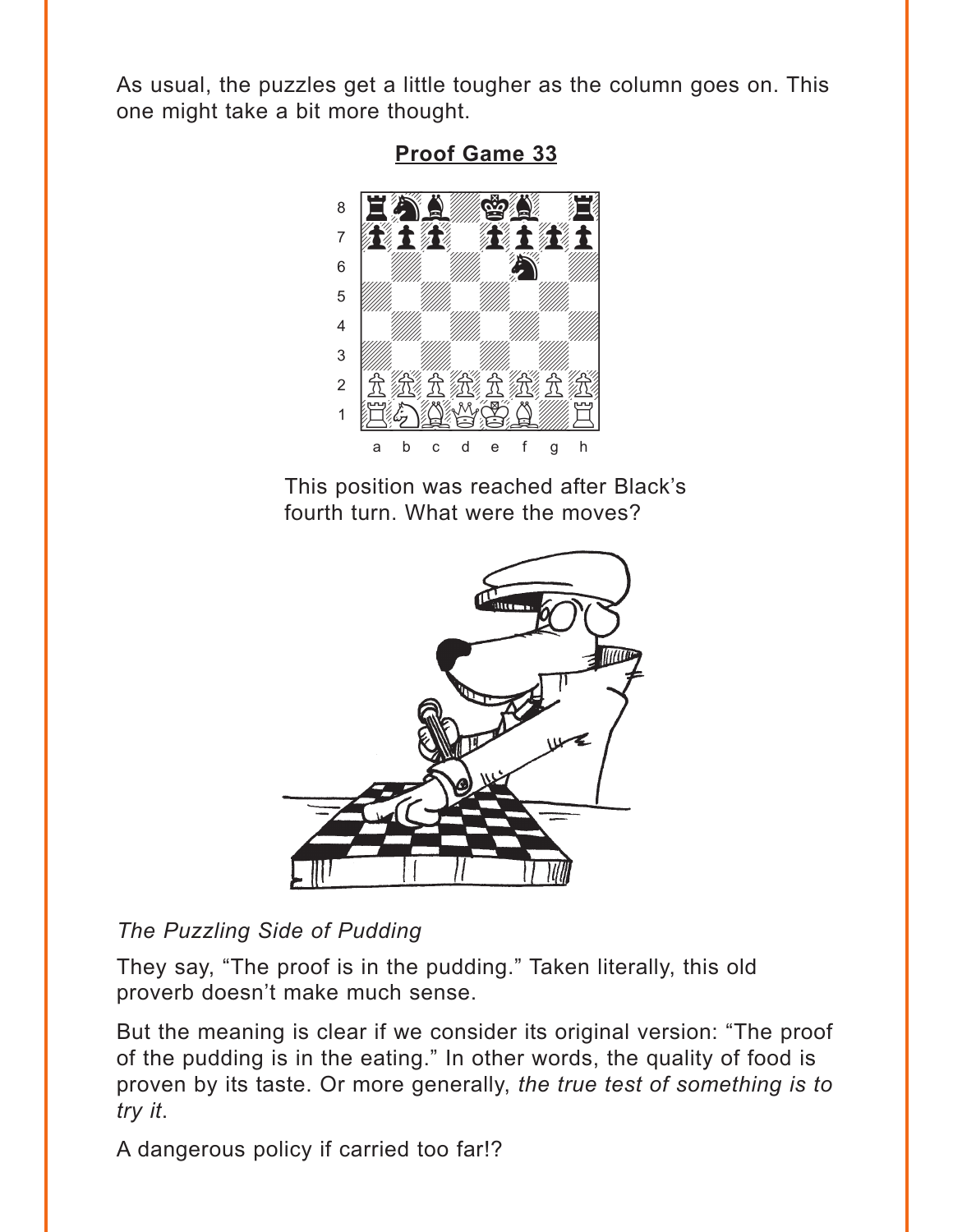#### **[Proof Game 34](#page-5-0)**

<span id="page-2-0"></span>

This position was reached after Black's fourth turn. What were the moves?

Let's turn up the challenge control knob. The following *homebase* proof game is by British retro specialist Andrew Buchanan. All of the pieces are on their original squares, or at least they appear to be.

Good luck. This problem is a real stumper.



**[Proof Game 35](#page-5-0)**

This position was reached after Black's fourth turn. What were the moves?

The proof games on *The Puzzling Side of Chess* are normally 4.0 moves in length. Starting with this column, we will also include at least one longer problem.

Obviously, more moves mean greater complexity. But the pleasure of solving these puzzles is often worth the extra effort.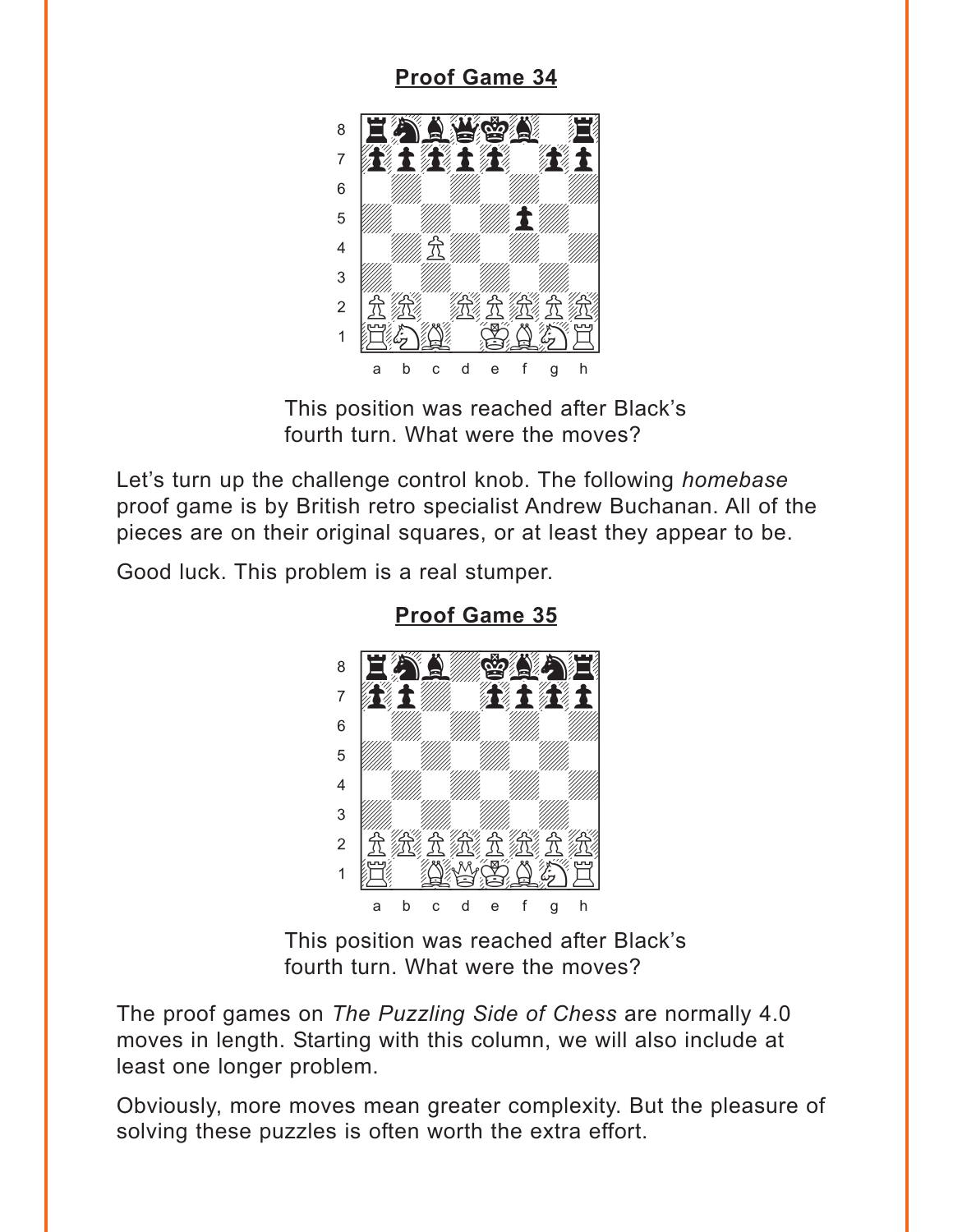<span id="page-3-0"></span>The proof is in the pudding. Why not give it a go?

**[Longer Proof Game 06](#page-6-0)** (6.0 moves)



This position was reached after Black's sixth turn. What were the moves?

Each column on proof games concludes with a *synthetic game*. Instead of finding the move sequence that leads to a given position, the task is to compose a game that ends with a particular move.

This problem is by British composer Charles D. Locock (1862-1946), a pioneer in the field of synthetic games.



**[Synthetic Game 07](#page-7-0)**

Compose the shortest game possible that ends with a knight giving mate by capturing a bishop.

White or Black may give the mate (NxB# or ...NxB#); whichever is shorter.

For synthetic games 1-6, see columns 14, 22, 29, 38, 46, 52.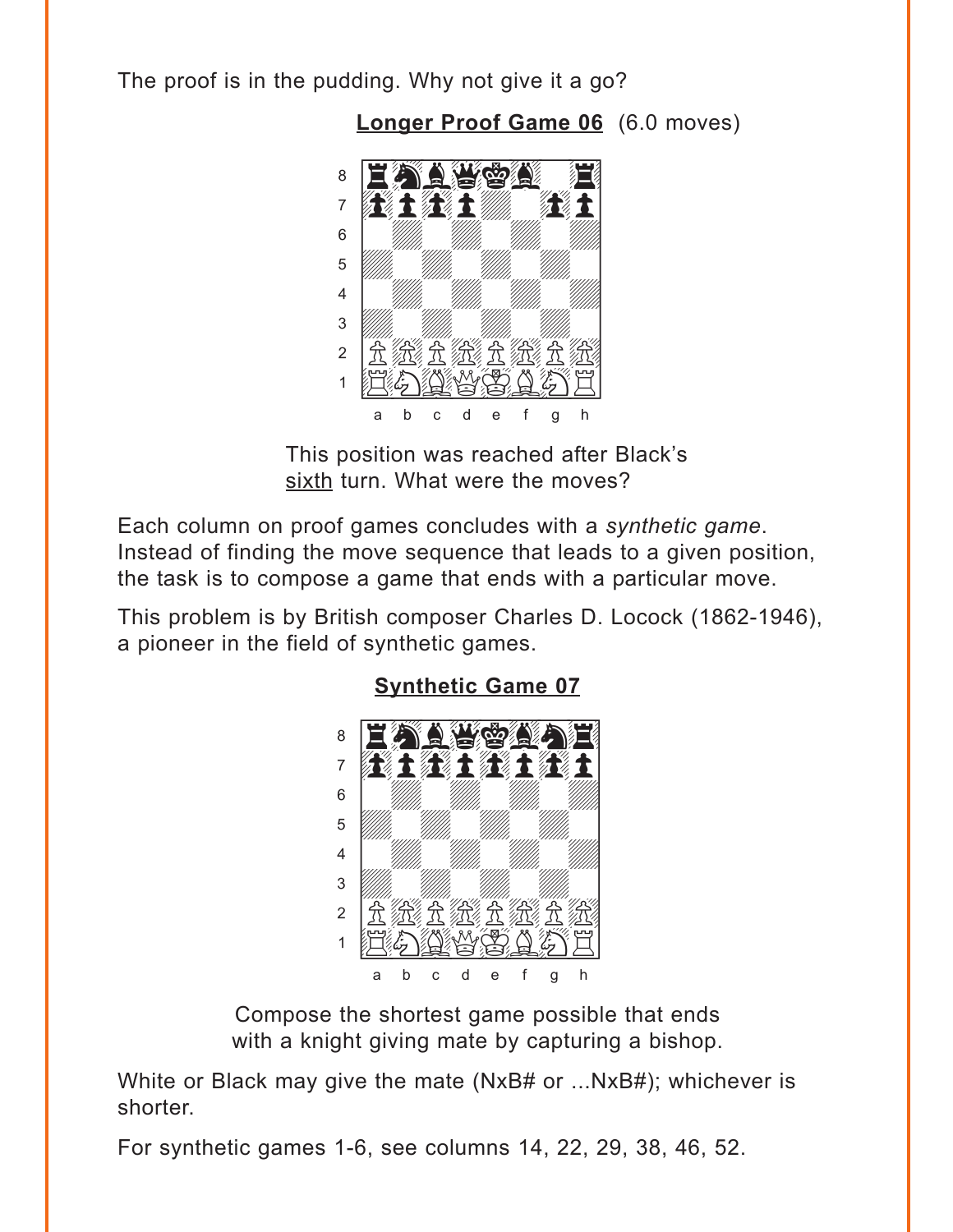## <span id="page-4-0"></span>**SOLUTIONS**

Proof games 32, 33, 34 by J. Coakley. 32: *ChessCafe.com* (2014). 33, 34: *Winning Chess Puzzles For Kids Volume 2* (2010).

*PDF hyperlinks*. You can advance to the solution of any puzzle by clicking on the underlined title above the diagram. To return to the puzzle, click on the title above the solution diagram.



**[Proof Game 32](#page-0-0)**

1.e4 Nf6 2.Qh5 Nd5 3.Qxd5 d6 4.Qxd6 exd6

An easy problem once you realize that the black knight must be captured on d5.





1.Nh3 d5 2.Nf4 Qd6 3.Nxd5 Qf6 4.Nxf6+ Nxf6

The fate of the black queen is the most elusive part of this puzzle.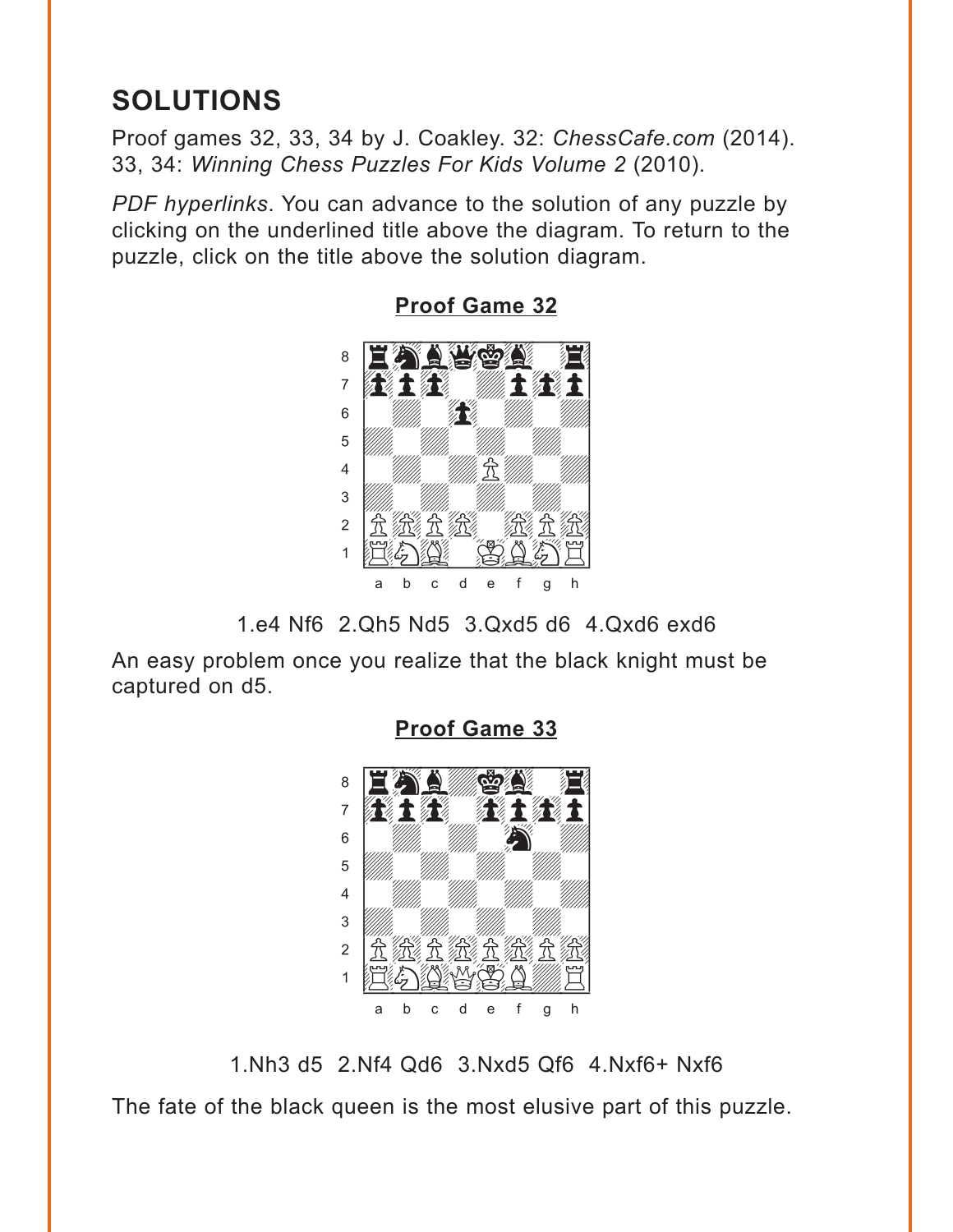## <span id="page-5-0"></span>where the contract of the contract of  $\mathcal{L}_\text{max}$  $8$   $\blacksquare$   $\blacksquare$   $\blacksquare$   $\blacksquare$   $\blacksquare$   $\blacksquare$   $\blacksquare$   $\blacksquare$   $\blacksquare$   $\blacksquare$   $\blacksquare$   $\blacksquare$   $\blacksquare$   $\blacksquare$   $\blacksquare$   $\blacksquare$   $\blacksquare$   $\blacksquare$   $\blacksquare$   $\blacksquare$   $\blacksquare$   $\blacksquare$   $\blacksquare$   $\blacksquare$   $\blacksquare$   $\blacksquare$   $\blacksquare$   $\blacksquare$   $\blacksquare$   $\blacksquare$   $\blacksquare$  <sup>7</sup> and the and the state of the state of the state of the state of the state of the state of the state of the state of the state of the state of the state of the state of the state of the state of the state of the state o 6 | *William William William William William William William William William William William William William William*  $\mathbf{F} = \mathbf{F} \mathbf{F} \mathbf{F} \mathbf{F} \mathbf{F} \mathbf{F} \mathbf{F} \mathbf{F} \mathbf{F} \mathbf{F} \mathbf{F} \mathbf{F} \mathbf{F} \mathbf{F} \mathbf{F} \mathbf{F} \mathbf{F} \mathbf{F} \mathbf{F} \mathbf{F} \mathbf{F} \mathbf{F} \mathbf{F} \mathbf{F} \mathbf{F} \mathbf{F} \mathbf{F} \mathbf{F} \mathbf{F} \mathbf{F} \mathbf{F} \mathbf{F} \mathbf{F} \mathbf{F} \mathbf{F} \mathbf$  $4$  $\frac{1}{\sqrt{2}}$ 2 K) K R R R  $\left| \begin{matrix} 1 & \mathbf{1} & \mathbf{1} & \mathbf{1} & \mathbf{1} & \mathbf{1} & \mathbf{1} & \mathbf{1} & \mathbf{1} & \mathbf{1} & \mathbf{1} & \mathbf{1} & \mathbf{1} & \mathbf{1} & \mathbf{1} & \mathbf{1} & \mathbf{1} & \mathbf{1} & \mathbf{1} & \mathbf{1} & \mathbf{1} & \mathbf{1} & \mathbf{1} & \mathbf{1} & \mathbf{1} & \mathbf{1} & \mathbf{1} & \mathbf{1} & \mathbf{1} & \mathbf{1} & \mathbf{1}$ a b c d e f g h

**[Proof Game 34](#page-2-0)**

1.c3 f6 2.Qb3 f5 3.Qxg8 Rxg8 4.c4 Rh8

Two tempo moves and a switchback. What more can you ask from a proof game?

## **[Proof Game 35](#page-2-0)**

Andrew Buchanan 2004 *internet mailing list Winning Chess Puzzles For Kids Volume 2 2010*



1.Nc3 d5 2.Nxd5 Kd7 3.Nxc7 Qe8 4.Nxe8 Kxe8

A marauding knight succumbs to the *Orbán effect.* The black king captures on its original square. The trickiest of tricks. See column 3.

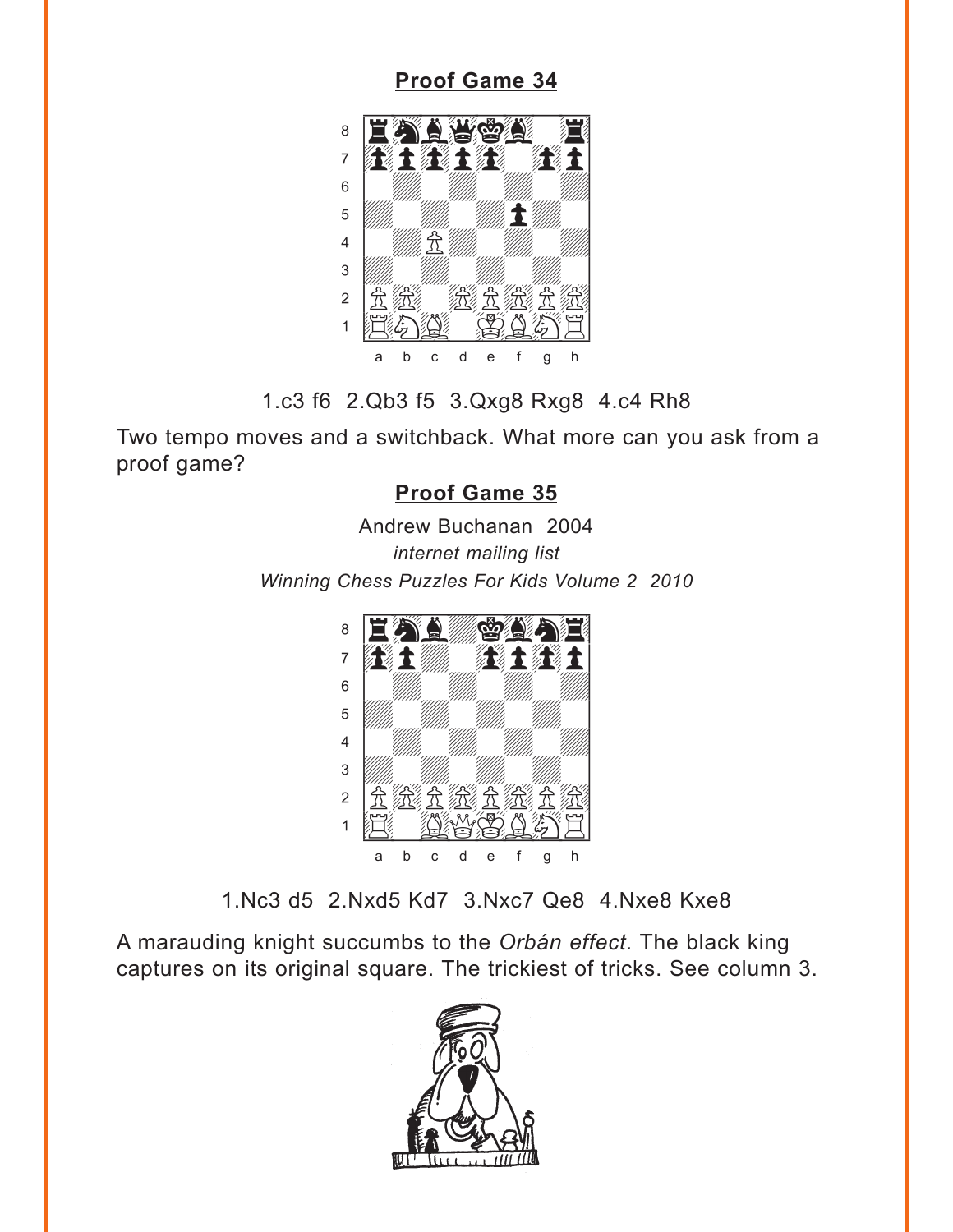<span id="page-6-0"></span>**[Longer Proof Game 06](#page-3-0)** (6.0 moves)

François Labelle 2005 *internet mailing list*



1.Nf3 e5 2.Nxe5 Nc6 3.Nxf7 Ne5 4.Nxe5 Ne7 5.Nf3 Nc6 6.Ng1 Nb8

The wandering white knight returns home to g1. The devious black knight on b8 is an *impostor*.

An impressive *homebase* proof game, destined to become a classic, by Canadian composer and computer expert François Labelle.

Here is a list of the previously unnumbered "longer proof games" from earlier columns.

#### **Longer Proof Games**

|  | 01 16.0 Sam Loyd 1868                              | June 2013 (39) |
|--|----------------------------------------------------|----------------|
|  | 02 18.5 Thierry Le Gleuher 2013 November 2013 (54) |                |
|  | 03  10.5  unknown                                  | July 2014 (61) |
|  | 04 4.5 Ron Fenton 2014                             | July 2014 (62) |
|  | 05 7.0 Olli Heimo 2014                             | July 2014 (62) |
|  |                                                    |                |